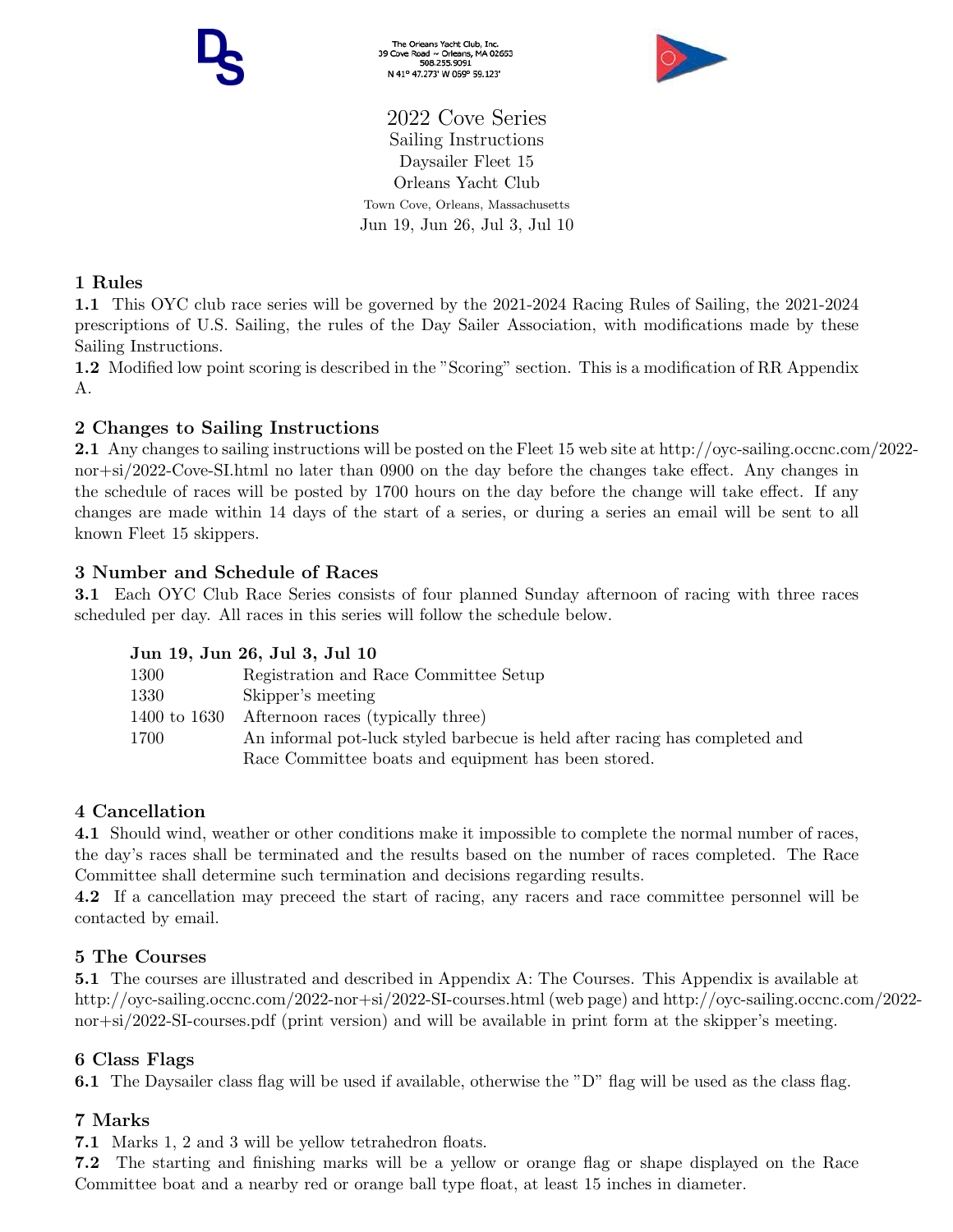# 8 The Start

8.1 Prior to the warning signal for the first race of each day, each boat must check in verbally with the Race Committee stating sail number and full names of Skipper and Crew.

8.2 Races will be started according to the signal sequence defined in rule 26. For racer's convenience, the starting squence is summarized on diagrams on the Fleet 15 Quick References web page.

8.3 Times shall be taken from the visual signals; the absence of a sound signal shall be disregarded. Approximately 15 seconds prior to the warning signal, the race committee will sound multiple short blasts to prepare the Racers for the Start sequence.

8.4 The start and finish marks are described in the "Marks" section.

## 9 Recalls

9.1 Individual recalls will be signaled in accordance with Rule 29.1.

9.2 General recalls will be signaled in accordance with Rule 29.2.

9.3 After a general recall the warning signal for a new start shall be made one minute after the First Substitute flag is removed (one sound).

## 10 Change of the Next Leg of the Course

10.1 To change the next leg of the course, the race committee will move the original mark (or the finishing line) to a new position prior to the first boat rounding the previous mark.

## 11 The Finish

11.1 The start and finish marks are described in the "Marks" section.

### 12 Penalty System

12.1 Rule 44.1 and 44.2 (the Two-Turns and One-Turn Penalties) is in effect. Rule 44.3 (Scoring Penalty) is not in effect. A boat with fails to take a penalty under Rule 44.1 and 44.2 is disqualified.

### 13 Time Limits and Target Times

13.1 The time limit for the first boat to finish will be one hour.

13.2 Boats failing to finish within 20 minutes after the first boat finished will be scored "Did Not Finish".

13.3 If a yacht in last place in a race is delaying the next start, the jury may order the race terminated and score the yacht point equal to last place.

### 14 Protests and Requests for Redress

14.1 A boat intending to protest shall inform the other boat at the first reasonable opportunity. When her protest will concern an incident in the racing area that she was involved in or saw, she shall hail 'Protest'. A red flag is not necessary for boats less than 6 meters.

14.2 A boat shall notify the Race Committee boat at the Finish line of her intent to protest and the identity of the protested boat.

14.3 Protests shall be written on forms available from the Race Committee and lodged with a Race Committee representative ashore. Protest time will end one hour after the Race Committee boat docks.

14.4 Protest notices will be posted within 30 minutes of the protest time limit to inform competitors where and when there is a hearing in which they are parties to a protest or named as a witness or the parties will be contacted directly.

14.5 The jury will try to hear protests approximately in the order received.

### 15 Scoring

15.1 The Low-Point System, Appendix A, of the USSA Racing Rules will apply with the following modification.

Boats sailing in a series will be recorded as DNC for all races in the day if they did not start any of the races in a given day. A boat recorded as DNC or DNS or any other scoring status where the start line was not crossed shall be scored the number of boats that sailed in any race that day plus two. A boat recorded as DNF, OCS, or any other scoring status where the start line was crossed, shall be scored the number of boats that sailed in any race that day plus one.